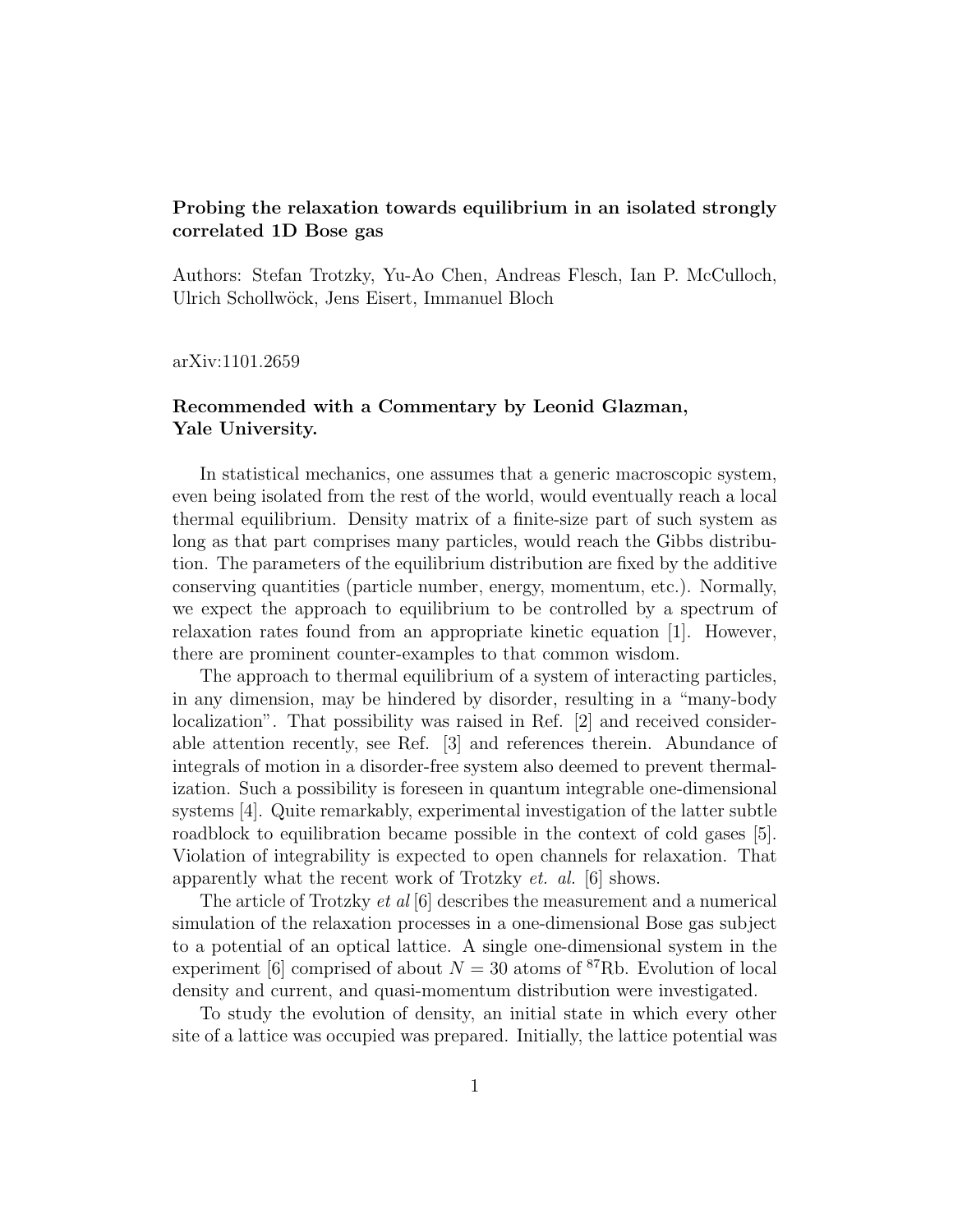high enough to prevent atoms from leaving their sites. Then, the potential was suddenly made lower to allow the tunneling. The occupation of initially empty sites was measured as a function of time. Measurements revealed strongly damped oscillations of the occupation (3 to 4 periods) on the way to the steady-state occupation of  $1/2$ . Apparently the decay was happening faster than one expects in the trivially-integrable limits of free or hard-core bosons (in either limit, the on-site density would follow the behavior of 0-th order Bessel function). The authors view the enhanced relaxation as one of the major questions posed by their experiment.

The evolution of local currents was studied by observing the phase and amplitude of oscillations of the difference of occupation of two neighboring sites (odd-even or even-odd pairs). That apparently revealed a power-law decay ( $\propto t^{-\alpha}$ ) of the amplitude A with an exponent  $\alpha \approx 0.86$ . The on-site repulsion U was on the order or larger than the tunnel coupling energy  $J$ , and its specific value did not affect  $\alpha$  which was manifestly different from  $\alpha = 1/2$  expected in the two mentioned above integrable cases. The origin of the observed dependence,  $A \propto t^{-0.86}$ , remains unclear. It is emphasized in Ref. [6] that the observations are not explained by a mean-field theory or by rate equations.

Finally, experiments also addressed the time evolution of the off-diagonal (in site representation) components of the particle density operator. The observed behavior of that quantity (referred to as coherence) in the limits of  $U/J \ll 1$  and  $U/J \gg 1$  agreed with expectations from the free-particle evolution analysis. The qualitative behavior of the coherence at an arbitrary interaction was similar to that found in the two limits.

This work demonstrated a fast relaxation to a steady state, which is hard to distinguish from an equilibrium one. Yet, the way the investigated onedimensional system was approaching the steady state seem puzzling and quite different from the expectations based on the Markovian or on the mean-field dynamics.

- 1. K. Huang, Statistical Mechanics, 512pp., Wiley, 1987.
- 2. P. W. Anderson, Phys. Rev. 109, 1492 (1958).
- 3. Arijeet Pal, David A. Huse, Phys. Rev. B 82, 174411 (2010)
- 4. Bill Sutherland, Beautiful Models, World Scientific, 2004.
- 5. Toshiya Kinoshita, Trevor Wenger, and David S. Weiss, Nature, 440, 900 (2006).
- 6. Stefan Trotzky, Yu-Ao Chen, Andreas Flesch, Ian P. McCulloch, Ulrich